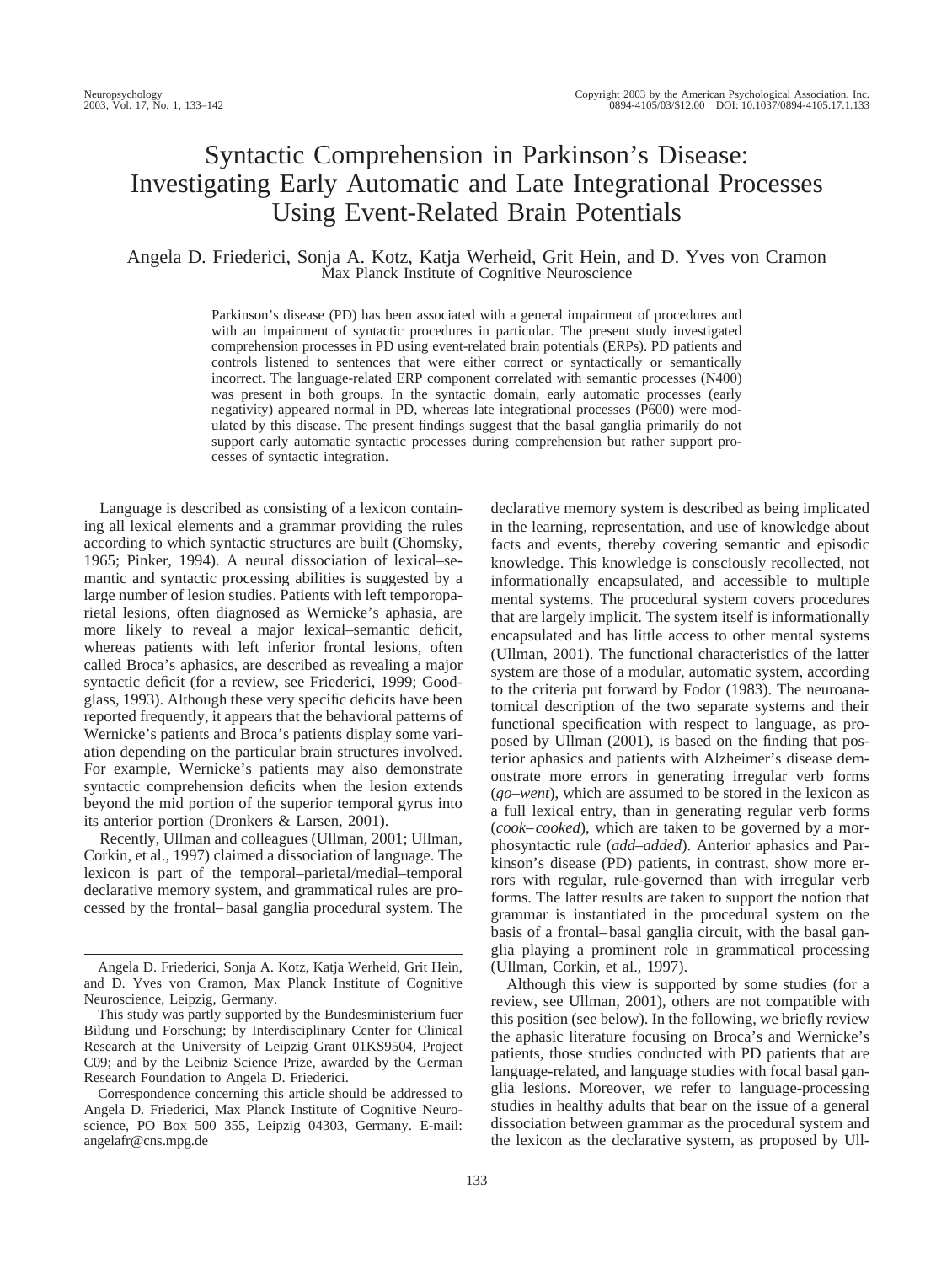man and colleagues (Ullman, 2001; Ullman, Corkin, et al., 1997). From this review, it will become apparent that the system called grammar may be multilayered, with the procedural system just constituting one part.

Aphasics with lesions in the left inferior frontal cortex (Broca's aphasics) are characterized by deficits in grammatical processing during language production and during comprehension when the interpretation relies on syntactic information (Berndt & Caramazza, 1980; Goodglass, 1993; Zurif, Caramazza, & Myerson, 1972). It is interesting that it is mainly their procedural grammar that is affected, as shown in on-line tasks (Friederici, 1985, 1988; Friederici & Kilborn, 1989; Haarmann & Kolk, 1991), whereas their declarative grammatical knowledge, as tested in grammaticality judgment tasks, can be preserved (Linebarger, Schwartz, & Saffran, 1983). These findings have led to the interpretation that Broca's aphasia is due to a procedural deficit rather than to a loss of grammatical knowledge. The origin of this procedural deficit has been seen in these patients' slow rise time of grammatical information (Friederici, 1988; Friederici & Kilborn, 1989), in the information's fast decay (Haarmann & Kolk, 1991), and in a nonexhaustive lexical access (Prather, Shapiro, Zurfi, & Swinney, 1991).

Wernicke's aphasics, in contrast, clearly demonstrate a lexical–semantic deficit in production and most off-line comprehension tasks but show close to normal performance in on-line semantic priming tasks (Blumstein, Milberg, & Shrier, 1982; Hagoort, 1993). However, semantic priming varies as a function of automatic or controlled processing. Although automatic priming appears to be intact, controlled semantic priming is impaired in Wernicke's aphasics. It is interesting that a similar off-line versus on-line dissociation is observed in the domain of syntax: Whereas Wernicke's patients show a close to normal performance in on-line comprehension tasks with respect to syntactic aspects (Friederici, 1985), they demonstrate clear syntactic deficits when required to perform off-line comprehension or grammaticality judgment tasks (Bates, Friederici, & Wulfeck, 1987).

In view of these findings, Blumstein, Milberg, Dworetzky, Rosen, and Gershberg (1991) advanced the view that Broca's aphasia may be due to a deficit in automatic processes—whereas Wernicke's aphasia may be due to a deficit in controlled processes, independent of the semantic versus syntax processing domain. However, note that although this view is orthogonal to the claim put forward by Ullman, Corkin, et al. (1997) with respect to frontal and posterior aphasics, the authors' predictions partly overlap. Both views predict an impairment of automatic syntactic processing in anterior patients and an impairment of controlled lexical– semantic processing in posterior patients. This notion seems to be supported by the literature discussed above.

Thus, the empirical data are comparable with respect to a subpart of the claim put forward by Ullman, Corkin, et al. (1997)—namely, the frontal cortical part. Their view, however, holds that the frontal–basal ganglia system as a whole represents the procedural system (i.e., the grammar system).

The empirical evidence with respect to the basal ganglia and their possible involvement in language processing is less clear.

PD patients who suffer from a degeneration of dopamine neurons, especially in the substantia nigra of the basal ganglia, have been investigated with respect to their lexical– semantic, syntactic, and prosodic processing abilities during production and comprehension (M. Lieberman, 2000; P. Lieberman et al., 1992). Studies testing language abilities in simple verbal and semantic tasks have concluded that PD patients show relatively preserved language abilities (Gotham, Brown, & Marsden, 1988; Mortimer, Pirozzolo, Hansch, & Webster, 1982; Tyler & Marslen-Wilson, 1986). Studies investigating PD patients' ability to process emotional prosody consistently report an impairment of this cognitive function (Breitenstein, Daum, & Ackermann, 1998; Breitenstein, Van Lancker, Daum, & Waters, 2001; Pell & Leonard, 2001). M. Lieberman (2000) attributed this impairment to an inability to decode finer temporal suprasegmental structure in the auditory input. Those studies examining syntactic comprehension reported that PD patients consistently experience comprehension difficulties when faced with syntactically complex sentences (Grossman et al., 1991, 1992; Natsopoulos et al., 1993). With respect to these patients' grammatical processing deficit, Grossman et al. (1993) suggested that it depends on a deficient attentional system rather than the grammar as such. A more recent approach views slowed lexical processing in PD as the cause for grammatical comprehension problems in these patients (Grossman et al., 2002). In contrast, Ullman, Corkin, et al. (1997), investigating morphosyntactic aspects in PD patients' language production, reported intact generation of irregular past tense verb forms but deficient generation of regular forms, and they took this finding to indicate an involvement of the basal ganglia in the grammar system. However, note that another study examining spoken language production in PD patients found no specific increase of morphological error but only a smaller proportion of grammatical sentences when PD patients were compared with controls (Murray, 2000), indicating some minor alteration in sentential output. From the combined data, it is not clear what might be the underlying functional deficit causing the observed grammatical processing problems at the sentential level in PD patients.

# Patients With Focal Basal Ganglia Lesions

The direct involvement of the basal ganglia has been investigated in a number of studies with patients suffering from focal subcortical lesions. Although some studies deny a direct role of the basal ganglia in language processing (Nadeau & Crosson, 1997), other studies assume a direct relationship, in particular in language production (M. P. Alexander, Naeser, & Palumbo, 1987; Robin & Schienberg, 1990). A direct test of the possible role of the basal ganglia during language comprehension was undertaken in a recent event-related brain potential (ERP) study that compared patients with left basal ganglia lesions (including the caudate nucleus and putamen as well as a focal lesion of the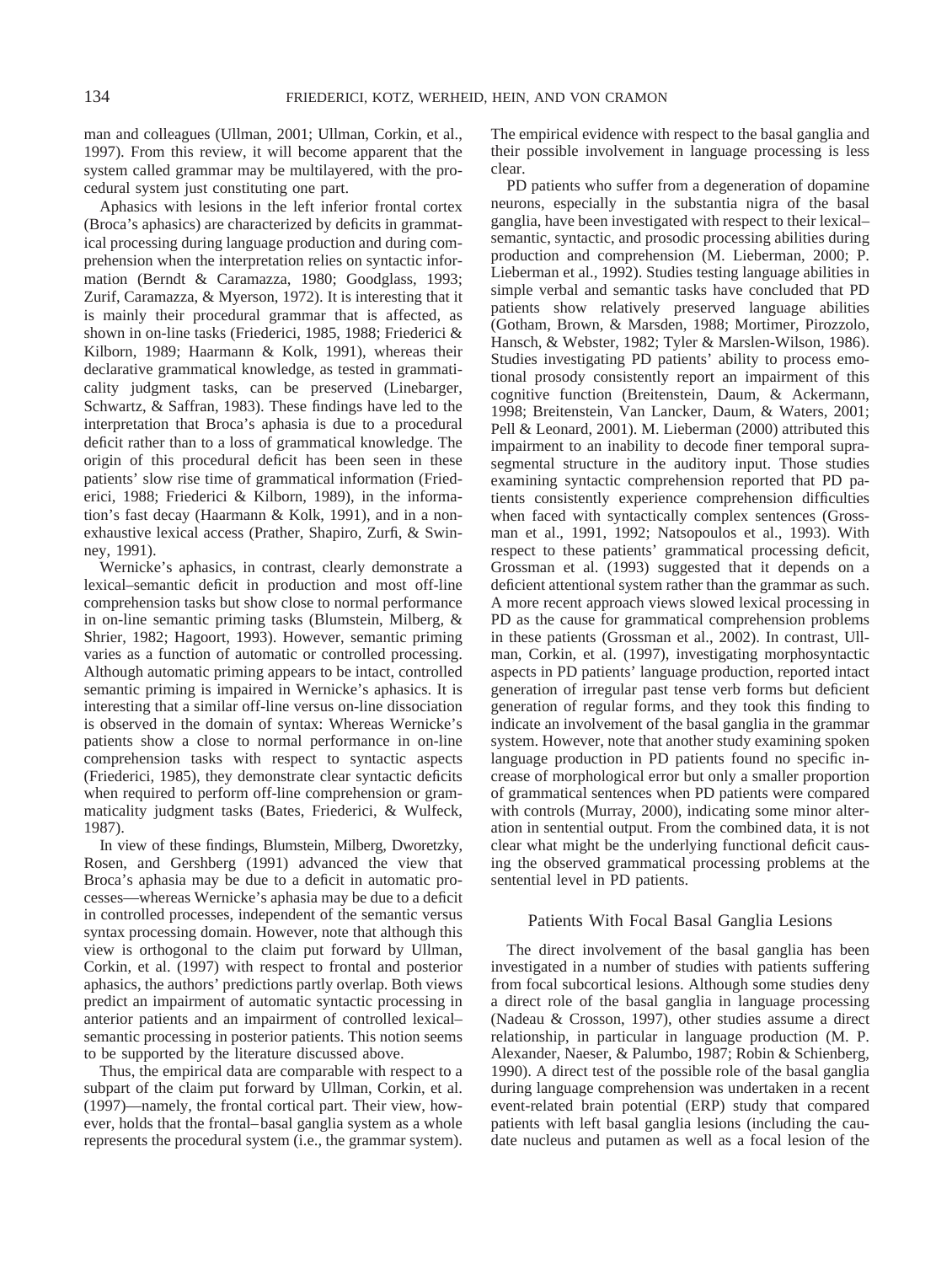globus pallidus in one patient) and patients with cortical lesions with controls (Friederici, von Cramon, & Kotz, 1999). The ERP pattern of the basal ganglia patients did not substantially differ from that of controls. Patients with left frontal cortical lesions revealed a deviant brain activation pattern for syntactic processes, in particular for automatic, initial structure-building processes.

Given the data at hand, it is difficult to functionally specify the role of the basal ganglia and/or the frontal–basal ganglia system. Whereas Ullman, Corkin, et al. (1997) held the view that this system's function together with left frontal cortex is the procedural grammar, Grossman and colleagues (Grossman et al., 1991; Grossman, Carvell, Stern, Gollomp, & Hurtig, 1992) considered the system's major function to relate to attentional factors. Friederici et al. (1999), in contrast, proposed a possible dissociation between the function of the subcortical structures (i.e., basal ganglia on the one hand and the cortical structures on the other, with the latter supporting procedural syntactic aspects in particular). The different claims concerning the possible role of the basal ganglia in grammatical processing, however, are based on studies using different tasks and even different subject groups. Whereas Ullman, Corkin, et al. (1997) used word production tasks and Grossman et al. (1991, 1992) used comprehension tasks with PD patients, Friederici et al. (1999) investigated comprehension in patients with focal lesions of the basal ganglia using the on-line measure of ERPs.

The goal of the present study is to explore the comprehension processes in PD patients as they unfold over time. We used ERPs, a noninvasive, continuous, on-line measure of the brain's electrical activity that is sensitive to specific language-related processes. We chose this measure because it allows us to investigate two temporally and functionally distinct aspects of syntactic processing—namely, early automatic and late integrational processes.

In the following, we briefly review the available evidence on neurologically healthy individuals indicating a dissociation within the domain of syntax into a procedural system, on the one hand, and a controlled processing system, on the other hand.

# Early Automatic Versus Late Controlled Syntactic Processes

In psycholinguistic modeling, the distinction has been made between two stages of syntactic parsing: an early automatic and a late controlled stage. Frazier (1987) proposed an early stage of syntactic processing, during which the input is structured on the basis of word category information, and a second stage, during which integration of the different types of information takes place. Friederici and colleagues (Friederici, 1995; Friederici, Hahne, & Mecklinger, 1996; Hahne & Friederici, 1999) found neurophysiological evidence separating grammatical processing into an early stage of initial, first-pass parsing correlated with an early left anterior negativity (ELAN), and a later stage of secondary processes correlated with a late centroparietal positivity, the P600. The early and the late stage were found

to be selectively impaired in patients with focal brain lesions. The ELAN component was found to be selectively absent in patients with left frontal cortical lesions (Friederici, Hahne, & von Cramon, 1998; Friederici et al., 1999) but present in patients with lesions in the basal ganglia (Friederici et al., 1999) as well as in patients with Wernicke's aphasia (Friederici et al., 1998). The P600 component, in contrast, was somewhat reduced in basal ganglia patients and was present in Broca's aphasia but absent in Wernicke's aphasia (Friederici et al., 1998, 1999). Functionally, the finding that the P600 but not the ELAN varies as a function of attentional demands provides further support for the notion of two functionally separable syntactic processes (Hahne & Friederici, 1999).

Given these data, we reconsidered the grammatical impairment observed in PD patients. So far, no study has approached this issue using ERPs. However, PD is well described with respect to its neural basis and with respect to its nonlanguage cognitive function. PD patients are known to suffer from a degeneration of dopamine-synthesizing neurons in the substantia nigra, which leads to a lack of dopamine in the basal ganglia and its projections to the frontal cortex. This could explain the observed frontal profile of these patients in standard behavioral neuropsychological tests (Caltagirone, Bendetti, & Gainotti, 1985; Freedman & Oscar-Berman, 1986). PD patients are found to be deficient in a Stroop test, in particular, when the secondary task is resource demanding, as compared with a less demanding secondary task (Brown & Marsden, 1991). Some researchers have proposed that PD patients may suffer not from a preattentive deficit in automatic processing but rather from a selectional attention deficit hampering integration processes (Grossman et al., 1993). This differentiation between automatic, preattentive processes and processes of integration makes an interesting prediction with respect to syntactic processes during language comprehension in PD patients. If the deficit observed in PD is to be located at the level of integration rather than at the preattentive level, these patients should demonstrate a preserved ELAN component, reflecting early automatic syntactic processes, whereas the P600 component, reflecting late integrational syntactic processes, might be attenuated.

The present study investigates the auditory processing of syntactic and semantic information in patients with PD and in age-matched controls. To differentiate early and late processes, we took electrophysiological measures while subjects listened to sentences that were either correct or semantically or syntactically incorrect. In this investigation, we focused on three language-related ERP components previously established in the literature: the N400, a negativity peaking around 400 ms, correlated with lexical–semantic processes (e.g., Kutas & Hillyard, 1984); the ELAN, correlated with automatic first-pass parsing processes (e.g., Friederici, Pfeifer, & Hahne, 1993); and the P600, first observed in correlation with syntactic processes (Hagoort, Brown, & Groothusen, 1993; Osterhout & Holcomb, 1992) and later interpreted to reflect processes of syntactic integration (e.g., Kaan, Harris, Gibson, & Holcomb, 2000).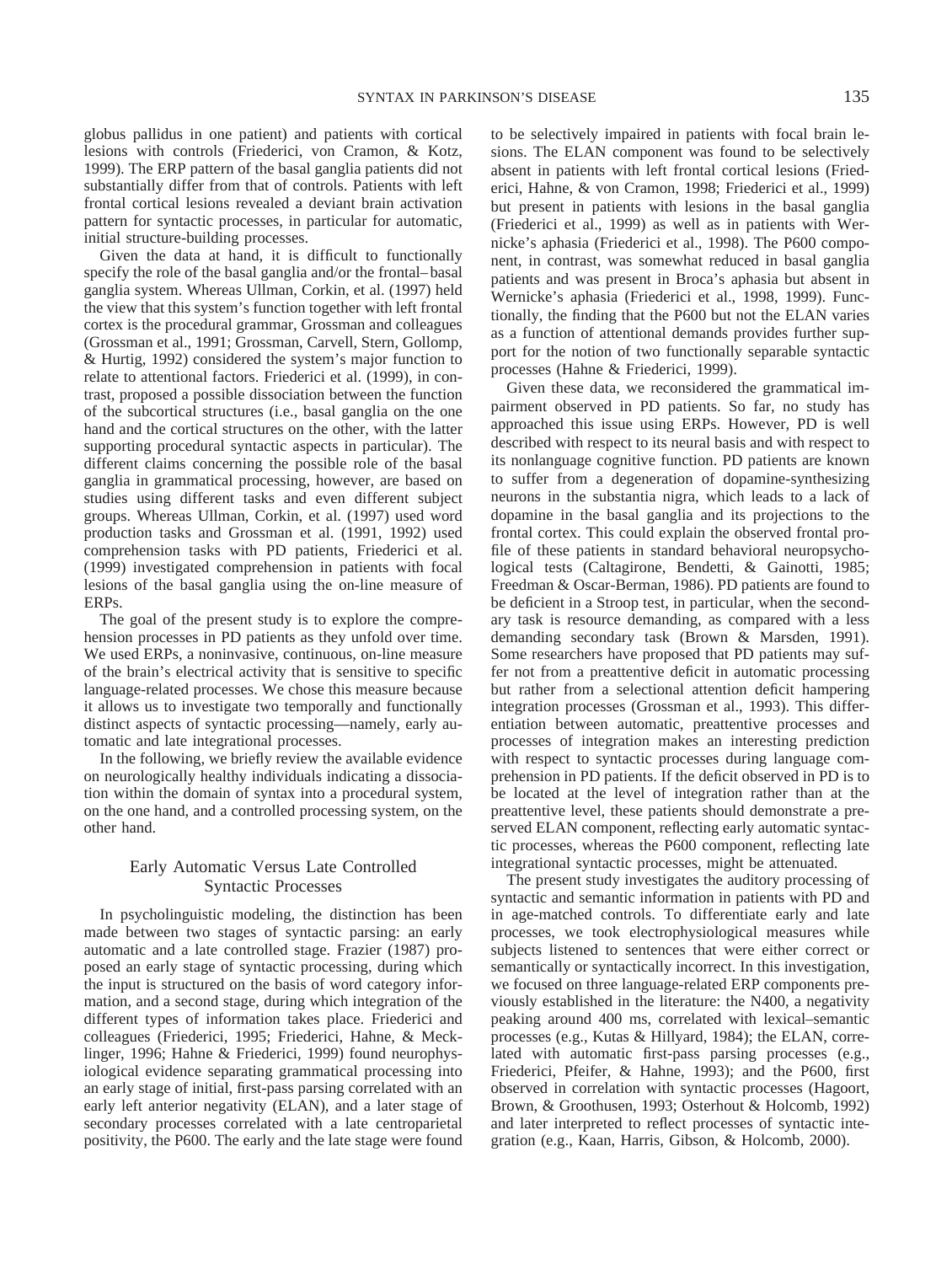# Method

## *Subjects*

A group of 8 PD patients and a group of 8 age-matched controls participated in the study. The individual patients' histories are displayed in Table 1, including information about age, gender, handedness, and clinical status at the time of testing. Clinical diagnosis and disease severity were assessed by an experienced neurologist. All patients were medicated at the time of testing. None of them showed any signs of dementia or depression.

The control group consisted of 8 subjects (3 women) with a mean age of 57 years (ranging from 50 to 71 years of age). There was no statistically significant difference in mean age between patients and age-matched controls ( $p > .05$ ). All subjects gave informed consent to participate in the study and were paid for their participation.

#### *Material*

The language material was similar to that used in earlier studies (Friederici et al., 1998; Hahne & Friederici, 2001; Groß et al., 1998). The auditory material was first recorded on analogue tape and then digitized (20 kHz, 12 bit resolution). The recording of the sentences was controlled for pronunciation, prosody, and loudness. To ensure that listeners did not perceive any prosodic or acoustic cues prior to the critical word in the syntactically incorrect sentences, we recorded correct sentences of Types C and D (see examples below). By means of an editing tool, nouns following the preposition were then spliced out from the digitized correct sentence. Only nouns with the same phonological transitions from preposition offset to noun onset and from noun offset to participle onset were used to control for coarticulation. Mean loudness and splicing quality were assessed by an expert. No significant difference in loudness between the spliced and the unspliced conditions was observed.

Subjects listened to 192 sentences spoken by a trained female speaker. Fifty percent of these sentences were correct, 25% were semantically incorrect, and 25% were syntactically incorrect. The semantic violation was due to a selectional restriction error (Sentence A: *Das Gewitter wurde gebügelt/The thunderstorm was* 

Table 1 *Patient History*

*ironed*), and the syntactic violation resulted from a word category error (Sentence B: *Die Hose wurde am gebügelt/The pants was on ironed*; literal translation). A preposition such as *am* or *on* must be followed by a noun phrase. Therefore, a verb form following a preposition violates German phrase structure rules. Note that because German is a verb-second language, the passive construction requires the verb in the sentence ending position. For example, a semantically correct form of Sentence A is *Das Hemd wurde gebu¨gelt*/*The shirt was ironed* (Sentence C). The correct counterpart of syntactically incorrect Sentence B is *Die Bluse wurde am Freitag gebügelt/The blouse was on Friday ironed* (Sentence D; literal translation). The critical word (i.e., the sentence final verb) was the same in all conditions.

#### *Procedures*

Subjects were seated in a comfortable chair and listened to the stimuli through loudspeaker boxes. While listening to the sentences, subjects were instructed to fixate on a small star in the middle of a computer screen in front of them and to avoid blinking during the presentation of the star. The star occurred 500 ms prior to the auditory sentence presentation and remained on the screen until 3,000 ms after the offset of a sentence. The next trial started after an interstimulus interval of 1,000 ms. To avoid possible interferences between language processing and motor demands due to patients' motor impairments, we collected ERPs passively, and no overt response was required.

## *ERP Recordings*

The electroencephalograph (EEG) was recorded with tin electrodes secured in an elastic cap. Nineteen electrodes were placed according to the International 10–20 system with the following locations: Fz, Cz, Pz, F7, F3, ATL, BL, WL, P7, P3, O1, F8, F4, ATR, BR, WR, P4, P8, and O2 (cf. Sharbrough, 1991). Each EEG channel was amplified with a bandpass from DC to 40 Hz. The EEG was recorded continuously and stored for later analysis at a sampling rate of 250 Hz. The impedance was reduced to below 5  $k\Omega$ . Separate ERPs were averaged (100 ms poststimulus baseline) for each subject at each electrode site. All electrodes were reref-

| Patient History    |     |   |                                                    |    |    |     |    |                                   |
|--------------------|-----|---|----------------------------------------------------|----|----|-----|----|-----------------------------------|
| <b>PD</b><br>group | Age |   | (years) Gender Handedness MMSE GDS H & Y UPDRS-III |    |    |     |    | Medication                        |
| P <sub>501</sub>   | 70  | Μ |                                                    | 29 | 9  | 1.5 | 29 | L-dopa, cabergoline               |
| P <sub>502</sub>   | 54  | W |                                                    | 26 | 5  | 1.5 | 18 | Budipine                          |
| P <sub>503</sub>   | 47  | W | 2                                                  | 28 |    | 3.0 | 45 | L-dopa, ropinirole,<br>amantadine |
| P <sub>504</sub>   | 52  | W |                                                    | 27 | 6  | 2.0 | 19 | Cabergoline, budipine             |
| P <sub>505</sub>   | 56  | М | ↑                                                  | 28 |    | 2.5 | 30 | L-dopa, ropinirole                |
| P <sub>506</sub>   | 63  | М |                                                    | 30 | 10 | 1.0 | 20 | Pergolide                         |
| P <sub>507</sub>   | 67  | M |                                                    | 27 | 6  | 3.0 | 33 | L-dopa, ropinirole                |
| <b>P508</b>        | 61  | М |                                                    | 30 |    | 2.0 | 43 | L-dopa, entacapone                |
|                    |     |   |                                                    |    |    |     |    |                                   |

*Note.* P503, P505, and P508 completed the Beck Depression Inventory (Beck & Steer, 1987), with scores of 2, 3, and 4, respectively. For handedness,  $1 =$  right and  $2 =$  left. PD = Parkinson's disease;  $MMSE = Mini-Mental State Examination$ ;  $GDS = Geriatric Depression Scale (Brink et al.,$ 1982; Yesavage et al., 1983); H & Y = disease severity as assessed by the Hoehn and Yahr (1967) rating scale, ranging from the initial disease stage (Stage I; unilateral symptoms, no or minimal impairment of daily living) to the final disease stage (Stage V; fully developed motor symptoms, patient is severely disabled and confined to bed); UPDRS–III  $=$  motor score of the Unified Parkinson's Disease Rating Scale (Fahn & Elton, 1987), quantifying tremor, hypokinesia, and rigidity (maximal score: 88); P = participant; M = man; W = woman.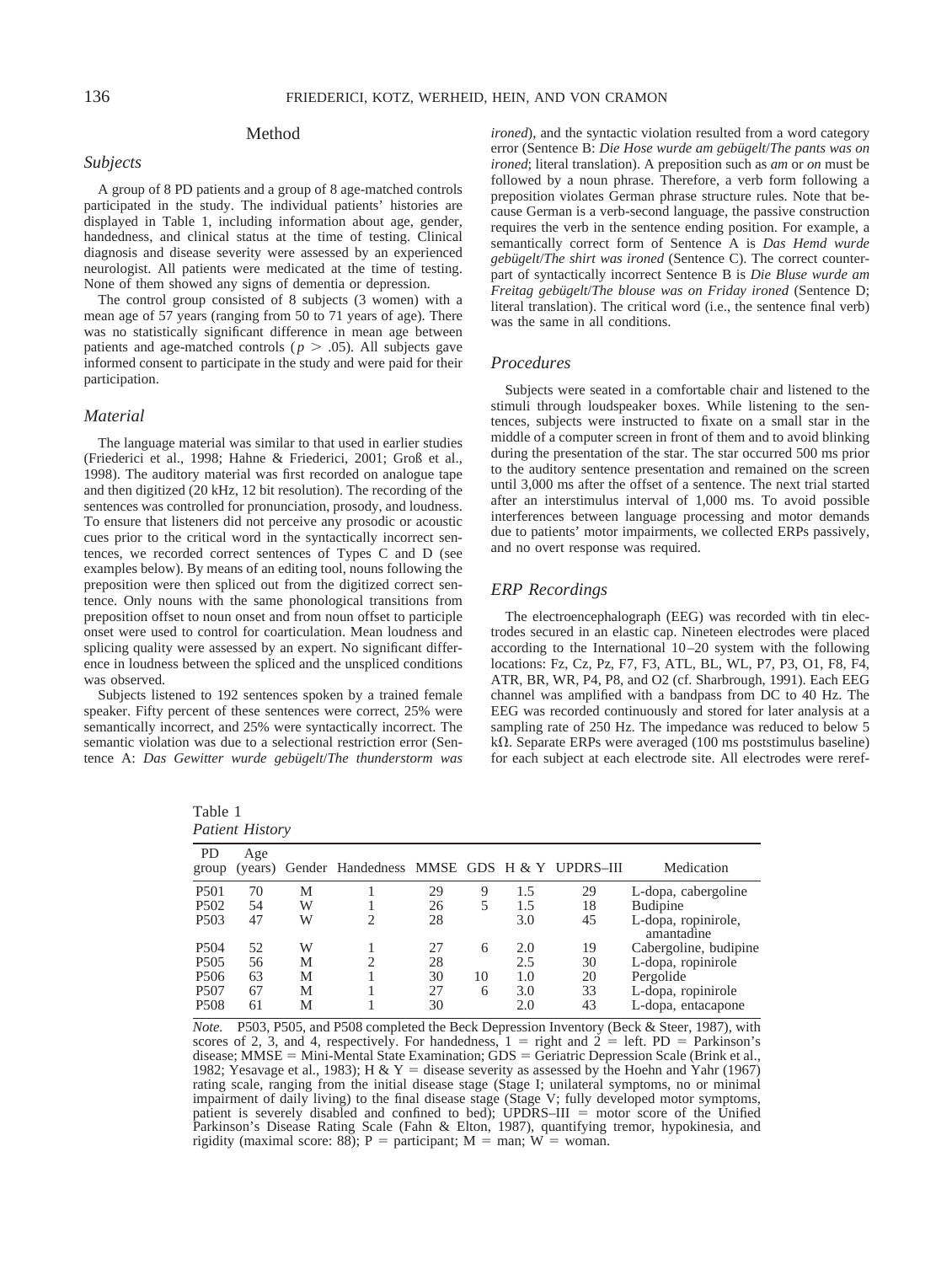erenced to linked mastoids. Both the vertical and the horizontal electrooculogram were recorded from electrodes placed above and below the right eye and the outer canthus of each eye, respectively. We removed trials with eye blinks or horizontal eye movements and other artifacts from the raw data prior to averaging the data. The ERPs were time locked to the onset of the critical word in each sentence and then calculated from the onset of the critical word until 1,500 ms poststimulus onset.

#### *Data Analysis*

ERP data for the control group and the patient group for correct and incorrect sentences were analyzed using standard analyses of variance (ANOVAs). Huynh–Feldt corrections (Huynh & Feldt, 1970) were applied for inappropriate degrees of freedom due to violations of the sphericity assumption. For each violation type (syntactic and semantic), an ANOVA was calculated separately, including the between-subjects factor group (patient vs. control), the within-subject factor condition (correct vs. incorrect), and the within-subject factor region of interest (ROI; anterior vs. posterior). Electrode sites included in the two ROIs were as follows: anterior (F7, F3, ATL, BL, F8, F4, ATR, BR) and posterior (WL, P7, P3, O1, WR, P8, P4, O2). Analyses for midline sites (Fz, Cz, Pz) were calculated separately. Critical components observed in the experiment for the patient and the control group were an early anterior negativity, a centroparietal positivity (P600), and a centroparietal negativity (N400). Prior to measuring the mean amplitude of each respective component, we defined time windows by

visual inspection of the wave forms in both the patient and the control group and then matched between groups for statistical analyses. The time windows for the respective statistical analyses of the components were as follows: early anterior negativity (100– 200 ms), P600 (300–700 ms), and N400 (300–500 ms). Significant interactions that included the factor electrode site were normalized with the McCarthy and Wood (1985) procedure. If this procedure was applied, only normalized data are reported.

## Results

ERPs are presented as average wave forms at selected electrode sites for the patient group and the controls. Figure 1 presents the grand average wave form of the ERPs for correct and incorrect targets in the syntactic condition for the patient and control group for the early anterior negativity and for the P600 as well as for targets in the semantic condition for the N400.

Approximately 8% of the trials were rejected because of eye blinks, horizontal eye movement, or amplifier blocking in the control group. Eye artifact control measures were applied to the raw data of each patient to increase the number of critical trials in each condition (Pfeifer, Novagk, & Maess, 1995). The early N1 and P2 components are not visible because the critical word was presented in a continuous speech stream rather than in a word-by-word presentation mode.



*Figure 1.* Average event-related brain potentials for the syntactic and semantic conditions at selected electrode sites. The solid line represents the correct sentence condition; the dotted line represents the incorrect sentence conditions. The vertical lines indicate the onset of the critical word.  $ELAN =$  early left anterior negativity.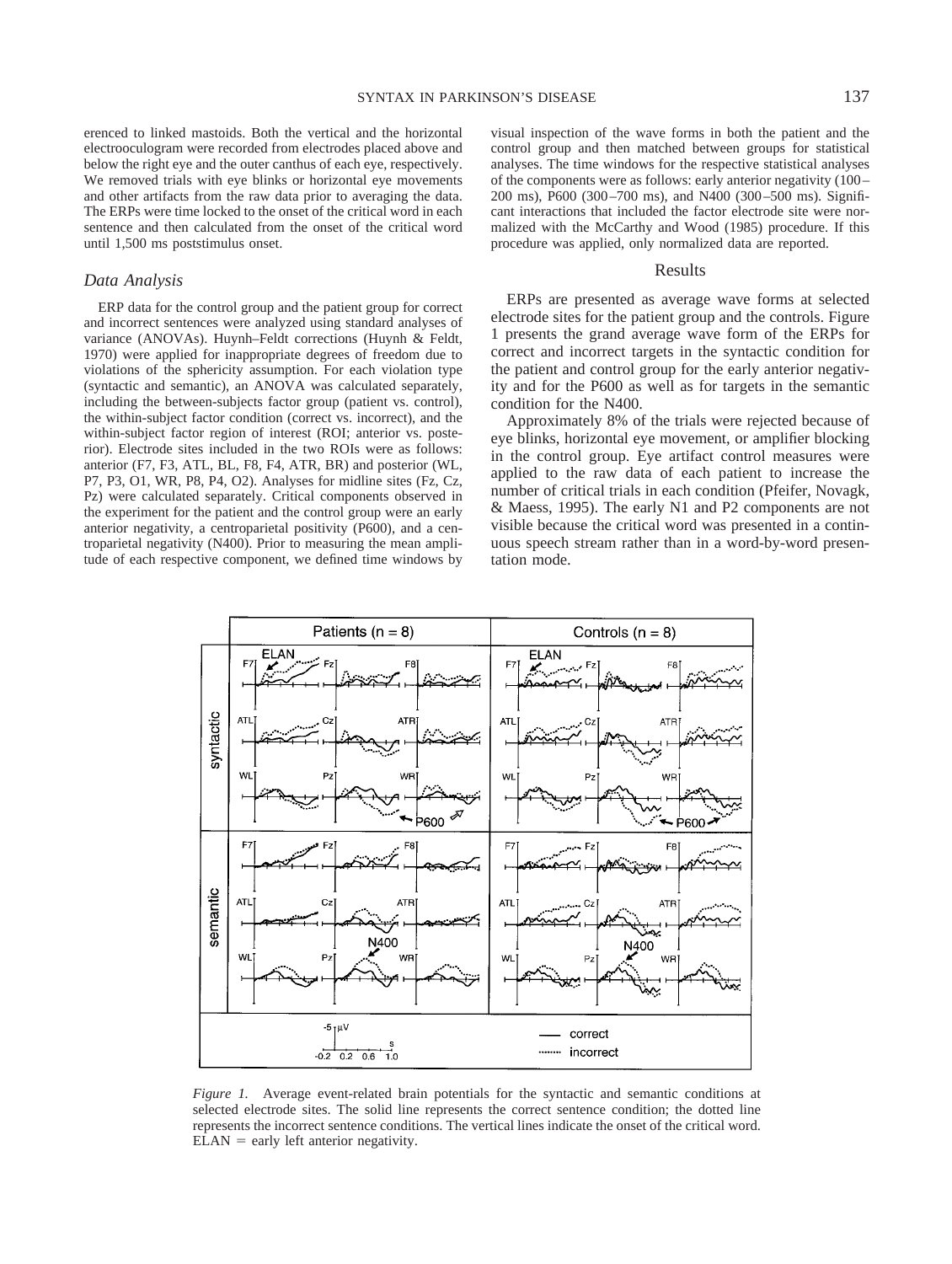The omnibus ANOVA of repeated measures for the early anterior negativity resulted in a main effect of condition,  $F(1, 14) = 24.40, p < .001$ , and a Condition  $\times$  ROI interaction,  $F(1, 14) = 26.87, p < .001$ , but no main effect of group ( $p > .10$ ). Dissolving the interaction revealed a main effect of condition at anterior electrode sites, *F*(1,  $14) = 40.46$ ,  $p < .001$ , and posterior electrode sites,  $F(1,$  $14$ ) = 6.08,  $p < 0.027$ . An effect of condition was also found at midline electrode sites,  $F(1, 14) = 15.37, p < .001$ . As there is a strong hypothesis in the literature that there should be group differences related to automatic syntactic processes, we looked at the main effects and interaction for each group separately. For the age-matched controls, we found a main effect of condition,  $F(1, 7) = 5.54$ ,  $p < .050$ , and a Condition  $\times$  ROI interaction,  $F(1, 7) = 19.91$ ,  $p \le$ .002. In a follow-up analysis of ROI, there was an anterior condition effect,  $F(1, 7) = 13.62$ ,  $p < .007$ , but no posterior condition effect ( $p > 0.10$ ) for the controls. A similar pattern emerged for the PD patients. There was a condition effect,  $F(1, 7) = 24.21$ ,  $p < .001$ , and a Condition  $\times$  ROI interaction,  $F(1, 7) = 7.90$ ,  $p < .026$ . PD patients did show a large condition effect at anterior electrode sites, *F*(1,  $7) = 31.08$ ,  $p < .001$ , but they also showed a small condition effect at posterior electrode sites,  $F(1, 7) = 10.51$ ,  $p \le$ .014. At midline electrode sites, controls did not show an early negativity ( $p > .10$ ), but PD patients did,  $F(1, 1)$  $7) = 17.30, p < .004.$ 

The ANOVA for the P600 component displayed no main effect (all  $ps > .10$ ) but showed a significant Condition  $\times$ ROI interaction,  $F(1, 14) = 31.30, p < .001$ . Separate analyses by ROI showed a main effect of condition at posterior electrode sites,  $F(1, 14) = 10.06$ ,  $p < .006$ . Furthermore, there was a significant Condition  $\times$  Electrode Site  $\times$  Group interaction,  $F(7, 98) = 2.41$ ,  $p < .042$ . On the basis of our initial hypothesis on the possible modulations of the P600, we dissolved the three-way interaction. Analyses by group revealed a Condition  $\times$  Electrode Site effect in the age-matched controls that approached significance,  $F(7, 49) = 2.34, p < .064$ , but not in PD patients ( $p > .10$ ). To explore subtle group differences, we further analyzed the Condition  $\times$  ROI interaction observed in the omnibus ANOVA for both groups. Whereas age-matched controls showed a Condition  $\times$  ROI interaction,  $F(1, 7) = 17.62$ ,  $p \leq 0.004$ , and a dissolved condition effect at posterior electrode sites,  $F(1, 7) = 15.19$ ,  $p < .005$ , PD patients showed a Condition  $\times$  ROI interaction,  $F(1, 7) = 14.07$ ,  $p < .007$ , that was not significant at posterior electrode sites  $(p > .10)$ . At midline sites, the main effect of condition only approached significance,  $F(1, 14) = 4.13$ ,  $p < .061$ , and no other main effect or interaction was significant (all  $p s > .10$ ).

In summary, whereas early syntactic processes reflected in the early anterior negativity occurred for both PD patients (but extended to posterior electrode sites and midline sites) and age-matched controls, PD patients showed a reduced P600 effect for late controlled syntactic processes, as compared with their matched controls. With respect to the N400 component, the ANOVA showed a main effect of condition,  $F(1, 14) = 12.17, p < .003$ , but no main effect of ROI or

group nor an interaction (all  $ps > .10$ ). This was also true for the analysis of midline sites,  $F(1, 14) = 12.52, p < .003$ . Thus, the processing of correct and incorrect semantic information in PD patients and age-matched controls is comparable.

## Discussion

The goal of this article was to investigate early and late syntactic processes in addition to semantic processes in patients with PD. The central question was whether the degeneration of the dopaminergic neurons in the basal ganglia and its impact on the frontal cortical areas influence early automatic and late integrational processes in the syntactic domain differently. The results demonstrate that early automatic syntactic processes are spared in PD patients' comprehension but that late syntactic integration processes are partially affected. Semantic processes, as expected, are similar to those of controls. In the following, we first discuss the possible influence of medication on ERPs and then discuss the ERP pattern for the semantic processes and the syntactic processes in more detail.

# *The Possible Influence of Medication*

The argument could be raised that the medical treatment of the patients in this study could have affected the ERP pattern. However, if this were the case, the late syntactic component should not have been affected selectively; the early syntactic component and the N400 would also have been affected. As one can see from the data, this is clearly not the case, as we observed only a modulation in the amplitude of the P600. Furthermore, there is no report of either a selective or a general effect on the ERPs' amplitude as a function of the medical treatment used here.

Studies investigating the effect of L-dopa therapy on ERPs in PD patients report only modulations in the ERPs' latency. A prolonged P300 latency before treatment was shown to be reduced after treatment, however, with no effect on the amplitude (Oishi, Mochizuki, Hara, Du, & Takasu, 1996; Sohn, Kim, Huh, & Kim, 1998). The application of bromocriptine in healthy adults caused a prolonged P300 latency but, again, no effect on its amplitude (Nishimura, Ogura, & Ohta, 1995). Thus, these findings suggest that the amplitude of a late positivity (i.e., the P300 component) is not affected by the type of medication at issue. This allows us to discuss the observed ERP effects independently of the medical treatment.

#### *Semantic Processes*

Control subjects revealed an N400 component in correlation with the processing of semantically incorrect sentences. The amplitude of the N400 effect for these agematched controls was somewhat smaller than that usually observed in young adults. However, the time course and the distribution were comparable to the N400 effects found for auditory sentence processing in previous studies (Friederici et al., 1993, 1998; Holcomb & Neville, 1991).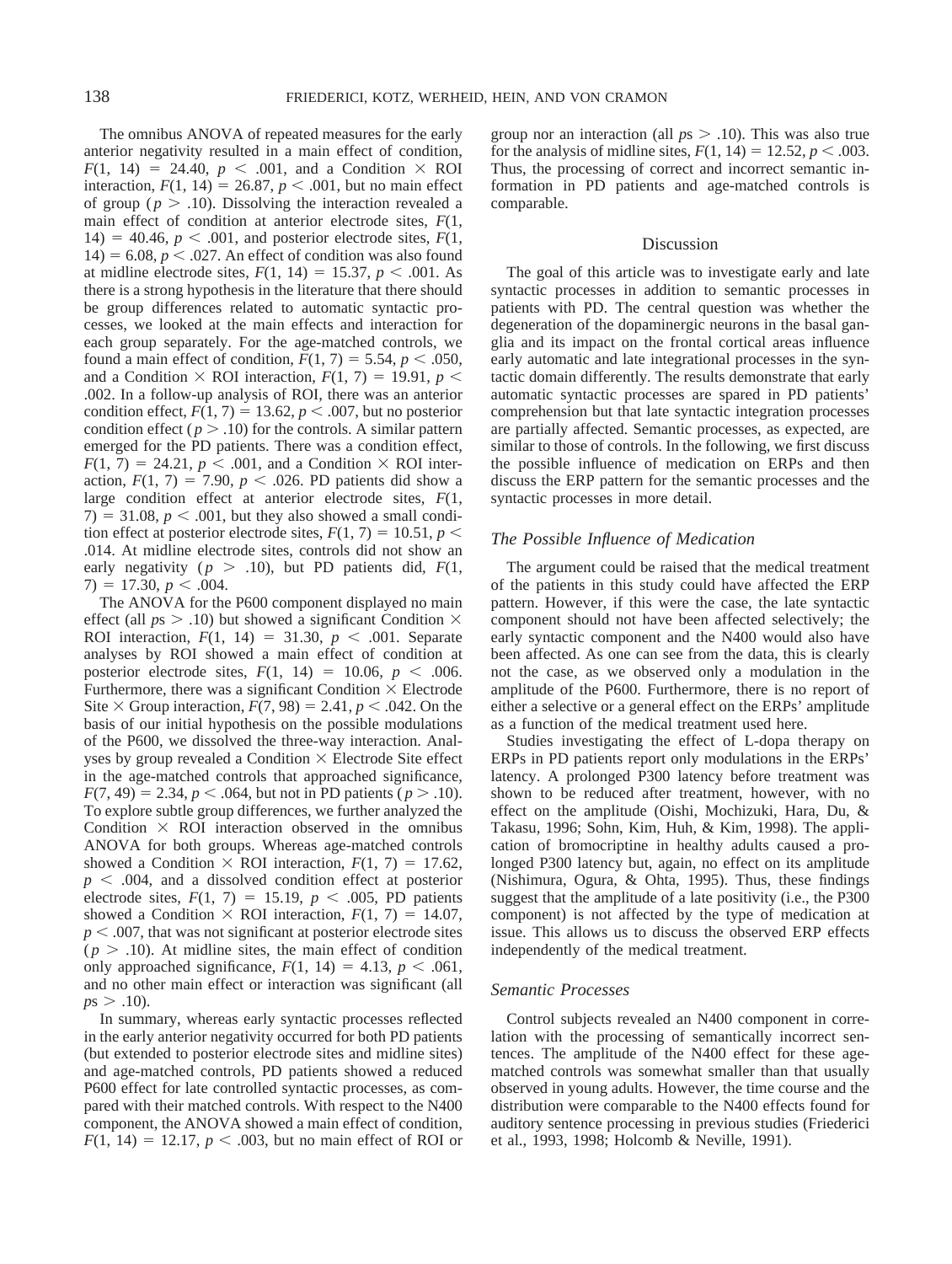PD patients demonstrated an N400 that was similar to that of their age-matched controls, suggesting that semantic processing, as tested in the passive sentences of the present study, is intact. This finding is in line with earlier behavioral studies reporting normal performance for PD patients on semantic tasks (Levin, Llabre, & Weiner, 1989; Tyler & Marslen-Wilson, 1986) and on tasks relying on lexical knowledge (Ullman, Corkin, et al., 1997).

## *Syntactic Processes*

Early and late syntactic processes measured by the listener's brain reaction to phrase structure violation are differentially affected by PD. The early anterior negativity is present in PD patients, reflecting early automatic processes, whereas the P600, reflecting late processes of syntactic integration, is reduced and not significant in PD patients. The early anterior negativity has a somewhat different distribution in PD patients, as compared with controls. Whereas it is restricted to frontal lateral electrodes in controls, it extends to temporal and midline electrodes in PD patients. So far, we can only speculate on the possible cause of the more extended distribution of the early negativity in PD. It may be a reflection of the degeneration of dopaminergic neurons of the substantia nigra that leads, in a cascade of processes in various subcortical structures, to a disinhibition (G. E. Alexander & Crutcher, 1990; Baldini, Nappi, Tassorelli, & Martignoni, 2000; Graybiel, 1990). The resulting hyperactivity may be responsible for the more diffuse distribution of this particular ERP component, which has been explained by two generators—namely, one in the left inferior frontal and one in the left temporal cortex (Friederici, Wang, Herrmann, Maess, & Oertel, 2000). Another possibility is that the relative strength of the frontal and the temporal generators is slightly different in PD patients and in controls (Friederici et al., 2000). Independent of this distributional issue, the present early anterior negativity observed in PD demonstrates that the processes of early structure building do not rely directly on the intact function of the basal ganglia.

The dissociation between the early and the late syntactic processes provides some interesting insights into the function of the basal ganglia during syntactic processes. The present data suggest that functional deficits of the basal ganglia affect late integrational rather than early automatic syntactic processes during comprehension. The alteration of the late syntactic integration processes may be responsible for the comprehension deficits observed in PD patients (Grossman et al., 1993). The present finding appears to be in disagreement with the claim that PD (and, thereby, a basal ganglia dysfunction) has a major impact on the procedural grammatical knowledge (Ullman, Corkin, et al., 1997). Ullman et al. based their argument (a) on the definition of the frontal–basal ganglia circuit as the procedural system and (b) on the findings that patients with PD perform weakly on generating regular verb forms as compared with irregular verb forms. The present and earlier (Friederici et al., 1999) ERP findings as well as the functional magnetic resonance imaging (fMRI) results from Ullman, Bergida, and

O'Craven (1997) challenge the view that the basal ganglia play a crucial role in the use of syntactic procedures. Ullman, Bergida, and O'Craven (1997) found basal ganglia activation for both regular and irregular verbs, with even stronger activation for irregular verbs.

Positron emission tomography and fMRI studies investigating syntactic processes during sentence comprehension are not univocal with respect to a possible involvement of the basal ganglia: Whereas some report an involvement of the structure (Moro et al., 2001), others do not (Friederici et al., 2000; Indefrey, Hagoort, Herzog, Seitz, & Brown, 2001; Inui et al., 1998; Just, Carpenter, Keller, Eddy, & Thulborn, 1996; Stromswold, Caplan, Alpert, & Rauch, 1996).

A unified interpretation of PD's language behavior in the present on-line electrophysiological comprehension study and in a number of off-line syntactic tasks in comprehension (Grossman et al., 1993; Natsopoulos et al., 1993) and during production (Ullman, Corkin, et al., 1997) may lie in the distinction between early automatic structure-building syntactic processes and more conscious syntactic processes, such as the generation of different verb forms (Ullman, Corkin, et al., 1997), sentence-judgment and question-answering tasks (Grossman et al., 1991, 1993), and the comprehension of sentences demanding syntactic working memory resources (Natsopoulos et al., 1993). Let us consider this interpretation in the light of studies investigating language and other cognitive functions in PD patients.

Researchers seem to agree on the notion that PD patients provide a behavioral pattern in neuropsychological tests seen in frontal patients (Caltagirone et al., 1985; Grossman et al., 1993; Phillips & Carr, 1987; Tyler & Marslen-Wilson, 1986) showing a decrement in performing the Wisconsin Card Sorting Test (Heaton, 1981) and related tests requiring executive control. They disagree, however, on the description of the underlying deficit and thereby on the functional description of the basal ganglia.

Some researchers claim that the underlying deficit in PD patients is best described as a deficit in procedural knowledge, be it in a general sense (Phillips & Carr, 1987) or in a more specific way (Ullman, Corkin, et al., 1997). This view does not easily hold up given the finding that PD patients are shown to achieve procedural knowledge (although they required a large number of repetitions; Pascual-Leone et al., 1993) and given the present ERP data demonstrating that PD patients are comparable with their matched controls with regard to automatic structure-building syntactic processes during comprehension.

Other researchers have proposed that the deficit underlying PD patients' behavior may be located not at the preattentive level but rather at a level in which effort-demanding selective attention that allows the anticipation and integration of processing requirement is in order (Grossman et al., 1993) This notion is supported by a recent ERP experiment using a standard odd-ball task that showed that the component reflecting automatic processes (NA) was less impaired than the one reflecting attention-controlled processes (Tachibana, Aragane, Miyata, & Sugita, 1997). To the extent that this general distinction can be mapped onto the distinction between early automatic and late integrational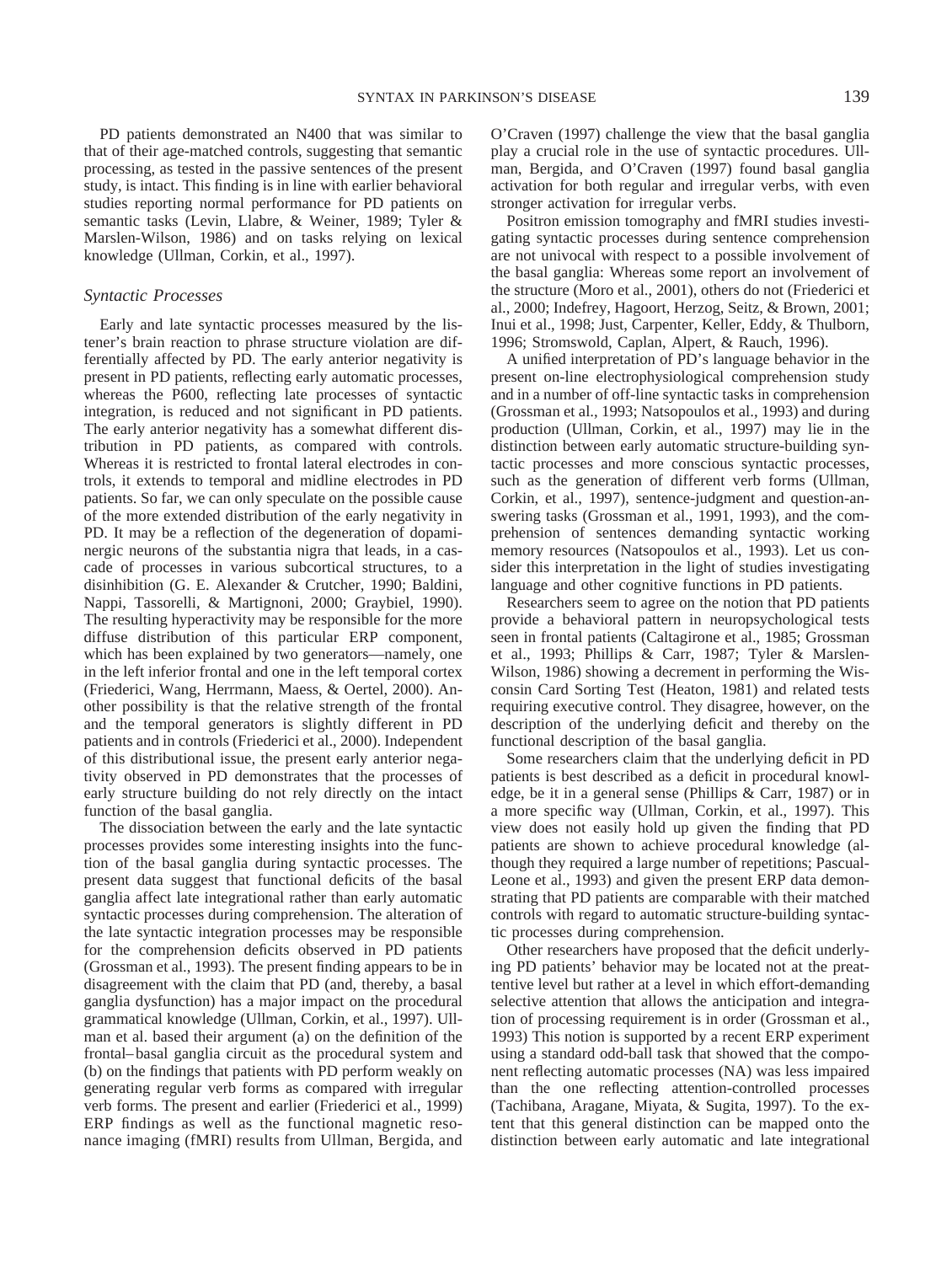syntactic processes, the present results are in agreement with this proposal. PD patients' automatic syntactic processes are preserved, whereas late processes of syntactic integration are modulated.

## *Conclusion*

The present ERP findings from PD patients together with earlier ERP studies on patients with subcortical and cortical left frontal legions (Friederici et al., 1999) suggest a different functional role for the basal ganglia and the frontal cortex within the basal ganglia–cortical circuit—at least during sentence comprehension. The main function of the left frontal cortex appears to support automatic structurebuilding processes, whereas the basal ganglia do not seem to be critically involved in these early syntactic processes.

## References

- Alexander, G. E., & Crutcher, M. E. (1990). Functional architecture of basal ganglia circuits: Neural substrates of parallel processing. *Trends in Neurosciences, 13,* 266–271.
- Alexander, M. P., Naeser, M. A., & Palumbo, C. L. (1987). Correlations of subcortical CT lesion sites and aphasia profiles. *Brain, 110,* 961–991.
- Baldini, F., Nappi, G., Tassorelli, C., & Martignoni, E. (2000). Functional changes of the basal ganglia circuitry in Parkinson's disease. *Progress in Neurobiology, 62,* 63–88.
- Bates, E., Friederici, A. D., & Wulfeck, B. (1987). Grammatical morphology in aphasia: Evidence from three languages. *Cortex, 23,* 545–574.
- Beck, A. T., & Steer, R. A. (1987). *Beck Depression Inventory manual.* New York: Psychological Corporation.
- Berndt, R. S., & Caramazza, A. A. (1980). Redefinition of the syndrome of Broca's aphasia: Implications for a neuropsychological model of language. *Applied Psycholinguistics, 1,* 225– 278.
- Blumstein, S. E., Milberg, W., Dworetzky, B., Rosen, A., & Gershberg, F. (1991). Syntactic priming effects in aphasia: An investigation of local syntactic dependencies. *Brain and Language, 40,* 393–421.
- Blumstein, S. E., Milberg, W., & Shrier, R. (1982). Semantic processing in aphasia: Evidence from an auditory lexical decision task. *Brain and Language, 17,* 301–315.
- Breitenstein, C., Daum, I., & Ackermann, H. (1998). Emotional processing following cortical and subcortical brain damage: Contribution of the fronto-striatal circuitry. *Behavioural Neurology, 11,* 29–42.
- Breitenstein, C., Van Lancker, D., Daum, I., & Waters, C. (2001). Impaired perception of vocal emotions in Parkinson's disease: Influence of speech time processing and executive functioning. *Brain and Cognition, 45,* 277–314.
- Brink, T. L., Yesavage, J. A., Lum, O., Heersema, P. H., Adey, M., & Rose, T. S. (1982). Screening tests for geriatric depression. *Clinical Gerontology, 1,* 37–43.
- Brown, R. D., & Marsden, C. D. (1991). Dual task performance and processing resources in normal subjects and patients with Parkinson's disease. *Brain, 114,* 215–231.
- Caltagirone, C., Bendetti, N., & Gainotti, G. (1985). Dementia in Parkinson's disease: Possible specific involvement of the frontal lobes. *International Journal of Neuroscience, 26,* 15–26.
- Chomsky, N. (1965). *Aspects of the theory of syntax.* Cambridge, MA: MIT Press.
- Dronkers, N. F., & Larsen, J. (2001). Neuroanatomy of the classical syndromes of aphasia. In R. S. Berndt (Ed.), *Handbook of neuropsychology* (2nd ed., pp. 19–30). Amsterdam: Elsevier.
- Fahn, S., & Elton, R. L. (1987). The Unified Parkinson's Disease Rating Scale (UPDRS). In S. Fahn, C. D. Marsden, D. B. Calne, & M. Goldstein (Eds.), *Recent developments in Parkinson's disease* (Vol. 2, pp. 293–304). Florham Park, NJ: Macmillan.
- Fodor, J. A. (1983). *The modularity of mind: An essay on faculty psychology.* Cambridge, MA: MIT Press.
- Frazier, L. (1987). Syntactic processing: Evidence from Dutch. *National Language and Linguistic Theory, 5,* 519–560.
- Freedman, M., & Oscar-Berman, M. (1986). Selective delayed response deficits in Parkinson's and Alzheimer's disease. *Archives of Neurology, 43,* 886–890.
- Friederici, A. D. (1985). Levels of processing and vocabulary types: Evidence from on-line comprehension in normals and agrammatics. *Cognition, 19,* 133–166.
- Friederici, A. D. (1988). Agrammatic comprehension: Picture of a computational mismatch. *Aphasiology, 2,* 279–284.
- Friederici, A. D. (1995). The time course of syntactic activation during language processing: A model based on neuropsychological and neurophysiological data. *Brain and Language, 50,* 259–281.
- Friederici, A. D. (1999). The neurobiology of language comprehension. In A. D. Friederici (Ed.), *Language comprehension: A biological perspective* (2nd ed., pp. 265–304). Berlin: Springer.
- Friederici, A. D., Hahne, A., & Mecklinger, A. (1996). The temporal structure of syntactic parsing: Early and late event-related brain potential effects elicited by syntactic anomalies. *Journal of Experimental Psychology: Learning, Memory, and Cognition, 22,* 1219–1248.
- Friederici, A. D., Hahne, A., & von Cramon, D. Y. (1998). First-pass versus second-pass parsing processes in a Wernicke's and a Broca's aphasic: Electro-physiological evidence for a double dissociation. *Brain and Language, 62,* 311–341.
- Friederici, A. D., & Kilborn, K. (1989). Temporal constraints on language processing: Syntactic priming in Broca's aphasia. *Journal of Cognitive Neuroscience, 1,* 262–272.
- Friederici, A. D., Pfeifer, E., & Hahne, A. (1993). Event-related brain potentials during natural speech processing: Effects of semantic, morphological and syntactic violations. *Cognitive Brain Research, 1,* 183–192.
- Friederici, A. D., von Cramon, D. Y., & Kotz, S. A. (1999). Language related brain potentials in patients with cortical and subcortical left hemisphere lesions. *Brain, 122,* 1033–1047.
- Friederici, A. D., Wang, Y., Herrmann, C. S., Maess, B., & Oertel, U. (2000). Localization of early syntactic processes in frontal and temporal cortical areas: A magnetoencephalographic study. *Human Brain Mapping, 11,* 1–11.
- Goodglass, H. (1993). *Understanding aphasia.* San Diego, CA: Academic Press.
- Gotham, A. M., Brown, R. G., & Marsden, C. D. (1988). "Frontal" cognitive function in patients with Parkinson's disease "on" and "off" levodopa. *Brain, 111,* 299–321.
- Graybiel, A. M. (1990). Neurotransmitters and neuromodulators in the basal ganglia. *Trends in Neurosciences, 13,* 244–254.
- Groß, J., Ioannides, A. A., Dammers, J., Maess, B., Friederici, A. D., & Müller-Gärtner, H.-W. (1998). Magnetic field tomography analysis continuous speech. *Brain Tomography, 10,* 273– 281.
- Grossman, M., Carvell, S., Gollomp, S., Stern, M. B., Reivich, M., Morrison, D., et al. (1993). Cognitive and physiological substrates of impaired sentence processing in Parkinson's disease. *Journal of Cognitive Neuroscience, 5,* 480–498.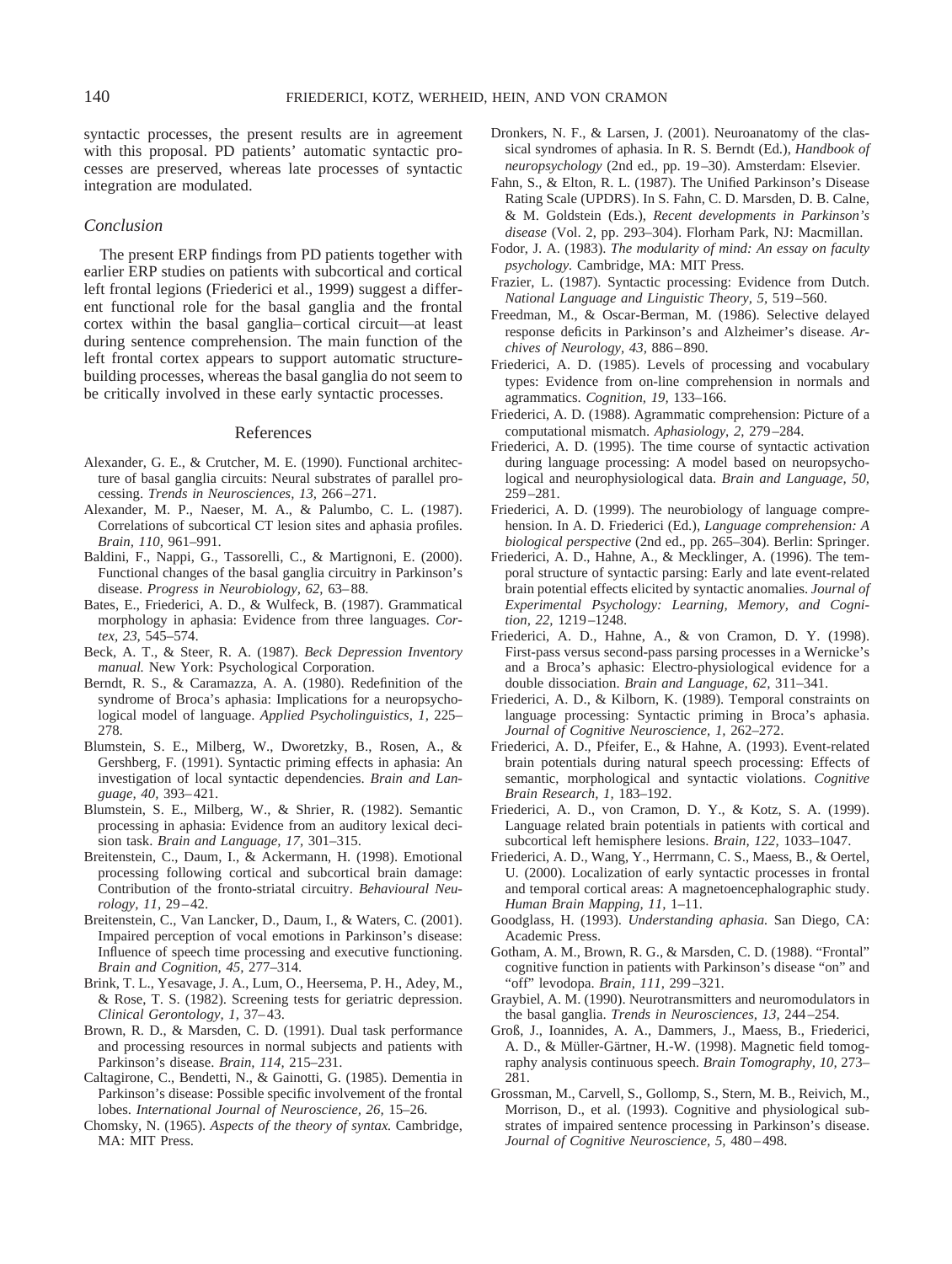- Grossman, M., Carvell, S., Gollomp, S., Stern, M. B., Vernon, R. N., & Hurtig, H. I. (1991). Sentence comprehension and praxis deficits in Parkinson's disease. *Neurology, 41,* 1620– 1626.
- Grossman, M., Carvell, S., Stern, M. B., Gollomp, S., & Hurtig, H. I. (1992). Sentence comprehension in Parkinson's disease: The role of attention and memory. *Brain and Language, 42,* 347–384.
- Grossman, M., Zurif, E., Lee, C., Prather, P., Kalmanson, J., Stern, M. B., & Hurtig, H. I. (2002). Information processing speed and sentence comprehension in Parkinson's Disease. *Neuropsychology, 16,* 174–181.
- Haarmann, H. J., & Kolk, H. H. J. (1991). Syntactic priming in Broca's aphasia: Evidence for slow activation. *Aphasiology, 5,* 247–263.
- Hagoort, P. (1993). Impairments of lexical-semantic processing in aphasia: Evidence from the processing of lexical ambiguities. *Brain and Language, 45,* 189–232.
- Hagoort, P., Brown, C., & Groothusen, J. (1993). The syntactic positive shift as an ERP-measure of syntactic processing. *Language and Cognitive Processes, 8,* 439–483.
- Hahne, A., & Friederici, A. D. (1999). Functional neurotopography of syntactic parsing: Early automatic and late controlled processes. *Journal of Cognitive Neuroscience, 11,* 193–204.
- Hahne, A., & Friederici, A. D. (2001). Processing a second language: Late learners' comprehension strategies as revealed by event-related brain potentials. *Bilingualism: Language and Cognition, 4,* 123–141.
- Heaton, R. K. (1981). *Wisconsin Card Sorting Test manual.* Odessa, FL: Psychological Assessment Resources.
- Hoehn, M. M., & Yahr, M. D. (1967). Parkinsonism: Onset, progression, and mortality. *Neurology, 17,* 427–442.
- Holcomb, P. J., & Neville, H. J. (1991). Natural speech processing: An analysis using event-related brain potentials. *Psychobiology, 19,* 286–300.
- Huynh, H., & Feldt, L. A. (1970). Conditions under which mean square ratios in repeated measurement designs have exact Fdistributions. *Journal of the American Statistical Association, 65,* 1582–1589.
- Indefrey, P., Hagoort, P., Herzog, H., Seitz, R. J., & Brown, C. M. (2001). Syntactic processing in left prefrontal cortex is independent of lexical meaning. *NeuroImage, 14,* 546–555.
- Inui, T., Otsu, Y., Tanaka, S., Okada, T., Nishizawa, S., & Konishi, J. (1998). A functional MRI analysis of comprehension processes of Japanese sentences. *NeuroReport, 9,* 3325–3328.
- Just, M. A., Carpenter, P. A., Keller, T. A., Eddy, W. F., & Thulborn, K. R. (1996, October 4). Brain activation modulated by sentence comprehension. *Science, 274,* 114–116.
- Kaan, E., Harris, A., Gibson, G., & Holcomb, P. J. (2000). The P600 as an index of syntactic integration difficulty. *Language and Cognitive Processes, 15,* 159–201.
- Kutas, M., & Hillyard, S. A. (1984, January 12). Brain potentials during reading reflect word expectancy and semantic association. *Nature, 307,* 161–163.
- Levin, B. E., Llabre, M. M., & Weiner, W. J. (1989). Cognitive impairments associated with early Parkinson's disease. *Neurology, 39,* 557–561.
- Lieberman, M. (2000). Intuition: A social cognitive neuroscience approach. *Psychological Bulletin, 126,* 109–137.
- Lieberman, P., Kako, E., Friedman, J., Tajchman, G., Feldman, L. S., & Jiminez, E. B. (1992). Speech production, syntax comprehension, and cognitive deficits in Parkinson's disease. *Brain and Language, 43,* 169–189.
- Linebarger, M. C., Schwartz, M. F., & Saffran, E. M. (1983). Sensitivity to grammatical structure in so-called agrammatic aphasics. *Cognition, 13,* 361–392.
- McCarthy, G., & Wood, C. C. (1985). Scalp distributions of event-related potentials: An ambiguity associated with analysis of variance models. *Electroencephalography and Clinical Neurophysiology, 62,* 203–208.
- Moro, A., Tettamanti, M., Perani, D., Donati, C., Cappa, S. F., & Fazio, F. (2001). Syntax and the brain: Disentangling grammar by selective anomalies. *NeuroImage, 13,* 110–118.
- Mortimer, J. A., Pirozzolo, F. J., Hansch, E. C., & Webster, D. D. (1982). Relationship of motor symptoms to intellectual deficits in Parkinson disease. *Neurology, 32,* 133–137.
- Murray, L. L. (2000). Spoken language production in Huntington's and Parkinson's diseases. *Journal of Speech, Language and Hearing Research, 43,* 1350–1366.
- Nadeau, S. E., & Crosson, B. (1997). Subcortical aphasia. *Brain and Language, 58,* 355–402.
- Natsopoulos, D., Grouios, G., Bostantzopoulou, G., Mentenopoulos, G., Katsarou, Z., & Logothetis, J. (1993). Algorithmic and heuristic strategies in comprehension of complement clauses by patients with Parkinson's disease. *Neuropsychology, 31,* 951– 964.
- Nishimura, N., Ogura, C., & Ohta, I. (1995). Effects of the dopamine-related drug bromocriptine on event-related potentials and its relation to the law of initial value. *Psychiatry and Clinical Neurosciences, 49,* 79–86.
- Oishi, M., Mochizuki, Y., Hara, M., Du, C. M., & Takasu, T. (1996). Effects of intravenous L-dopa on P300 and regional cerebral blood flow in parkinsonism. *International Journal of Neuroscience, 85,* 147–154.
- Osterhout, L., & Holcomb, P. J. (1992). Event-related brain potentials, elicited by syntactic anomaly. *Journal of Memory and Language, 31,* 785–806.
- Pascual-Leone, A., Grafman, J., Clark, K., Stewart, M., Massaquoi, S., Lou, J.-S., & Hallet, M. (1993). Procedural learning in Parkinson's disease and cerebellar degeneration. *Annals of Neurology, 34,* 594–602.
- Pell, M., & Leonard, C. (2001). Susceptibility of nonverbal emotional processes to early Parkinson's disease. *Movement Disorders, 16,* S27.
- Pfeifer, E., Novagk, R., & Maess, B. (1995). Software for EEG/ ERP evaluation. In A. D. Friederici (Ed.), *Max Planck Institute of Cognitive Neuroscience Leipzig annual report* (pp. 51– 55). Leipzig, Germany: Max Planck Institute of Cognitive Neuroscience.
- Phillips, A. G., & Carr, G. D. (1987). Cognition and the basal ganglia: A possible substrate for procedural knowledge. *Canadian Journal of Neurological Sciences, 14,* 381–385.
- Pinker, S. (1994). *The language instinct: How the mind creates language.* New York: Morrow.
- Prather, P., Shapiro, L., Zurif, E., & Swinney, D. (1991). Real-time examinations of lexical processing in aphasics. *Journal of Psycholinguistic Research, 20,* 271–281.
- Robin, D. A., & Schienberg, S. (1990). Subcortical lesions and aphasia. *Journal of Speech and Hearing Disorders, 55,* 90–100.
- Sharbrough, F. W. (1991). Advances in epilepsy surgery offer patients new hope. *Minnesota Medicine, 74,* 9–12.
- Sohn, Y. H., Kim, G. W., Huh, K., & Kim, J.-S. (1998). Dopaminergic influences on the P300 abnormality in Parkinson's disease. *Journal of Neurological Sciences, 158,* 83–87.
- Stromswold, K., Caplan, D., Alpert, N., & Rauch, S. (1996). Localization of syntactic comprehension by positron emission tomography. *Brain and Language, 52,* 452–473.